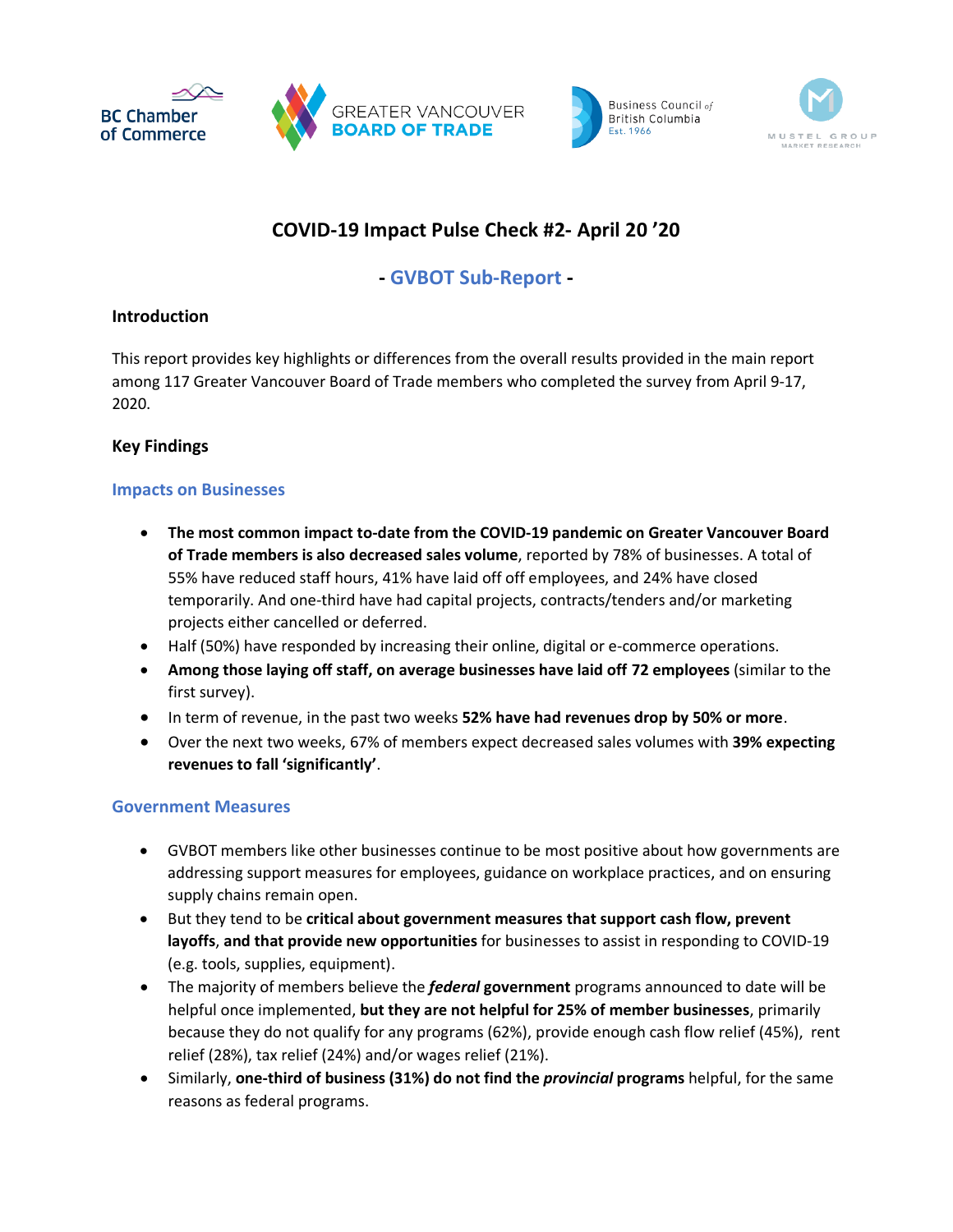- **Almost half of members (45%) expect to qualify for the 75% wage subsidy program**. Nine-inten of those who qualify expect to apply.
- The main reason for not qualifying is that revenues have not declined enough (47%), followed by do not have employees on payroll (27%), employees laid off (9%), seasonal revenue (11%) and start-up or pre-revenue company (7%).

### **Operation Expenses and Rent Assistance**

- **Wages (88%) followed by rent (53%) are the top operating costs** or expenses of member businesses.
- The majority of business (52%) are spending 10% or more of operating expenses on rent.
- GVBOT members also agree that direct cash flow support, followed by a rental subsidy would be most helpful to businesses.

#### **Recovery**

- 48% of member businesses are non-essential, 42% essential and 10% are unsure.
- Businesses not able to operate at or near full capacity (65% of all member businesses), **34% are not confident in their ability to restart** or return to normal capacity once restrictions are eased.
- The key challenges are attracting customers/revenue (82%), and having enough operating cash (50%).
- Four-in-ten (41%) businesses not operating at full capacity expect they can only **continue to operate for up to 3 months** under current restrictions.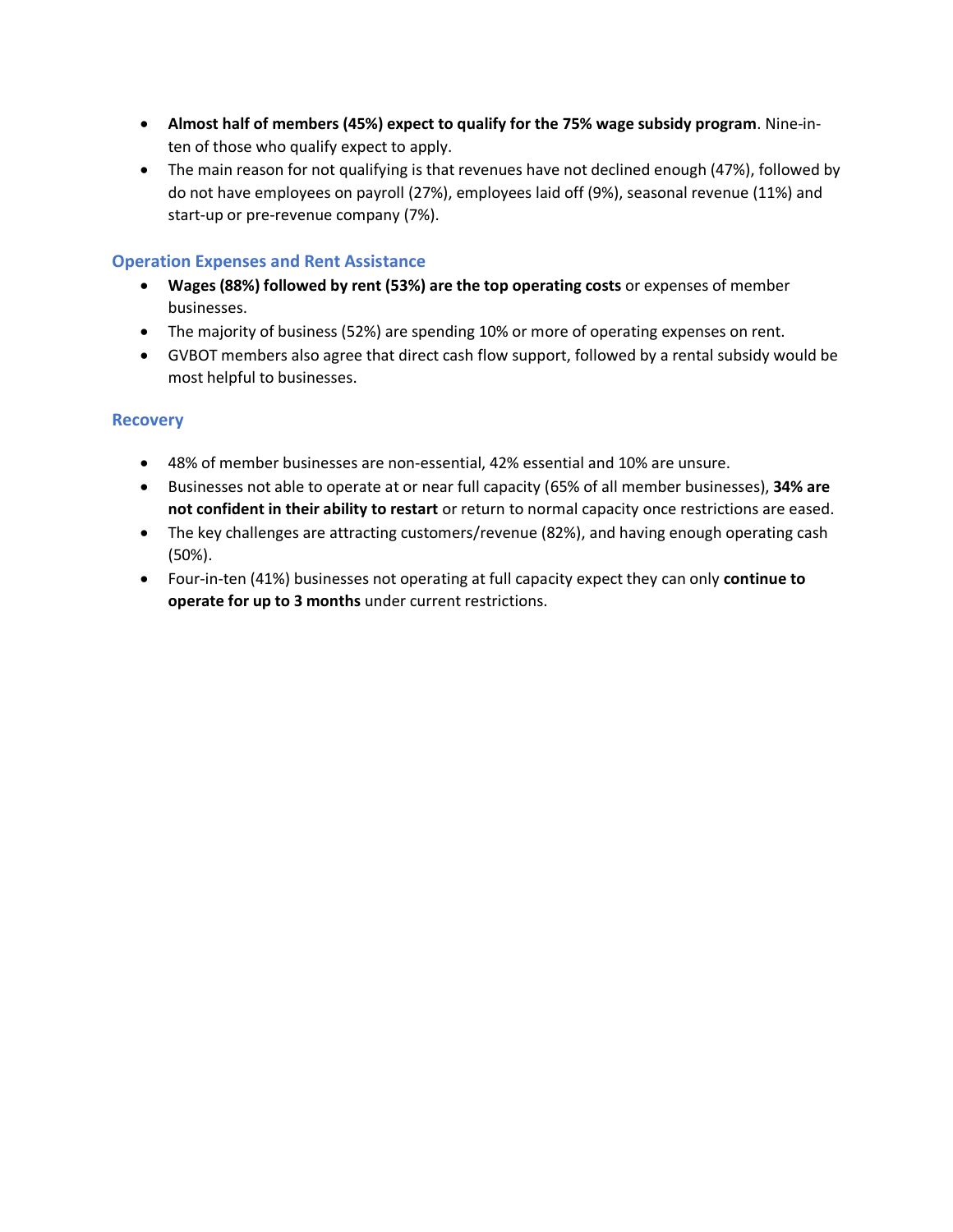





# **COVID-19 Impact Pulse Check #2- April 20 '20**

### **Introduction**

The BC Chamber of Commerce, Greater Vancouver Board of Trade and the Business Council of British Columbia (with assistance by Mustel Group) have collaborated with business associations across the province to collect and provide information to government, from businesses of all sizes, sectors and regions across British Columbia. Information gathered will inform a holistic approach between government and society in acting on the COVID-19 pandemic.

This report provides the key findings from the second survey taken by 1,284 business leaders from April 9-17, 2020. Pulse Check #1 was released April 2, 2020.

## **Key Findings**

#### **Impacts on Businesses**

- **The most common impact on businesses to-date from the COVID-19 pandemic continues to be decreased sales volume**, reported by 78% of businesses (up from 74% in Pulse Check #1). Again, almost half (48% up from 42%) also report laying off employees, reducing staff hours (43%) and/or closing temporarily (45%). And one-third have had capital projects, contracts/tenders and/or marketing projects either cancelled or deferred (similar to first survey).
- In terms of businesses that have **closed temporarily**, the level rises to **65% of non-essential** services, with the incidence highest in the following sectors: accommodation and food services - 75%, retail - 60%, healthcare and social assistance - 74%, arts and entertainment - 77%.
- The highest proportion of businesses **making layoffs** is also reported by businesses in accommodations and food services (70%) and retail (58%).



#### **How COVID-19 Has Impacted Business**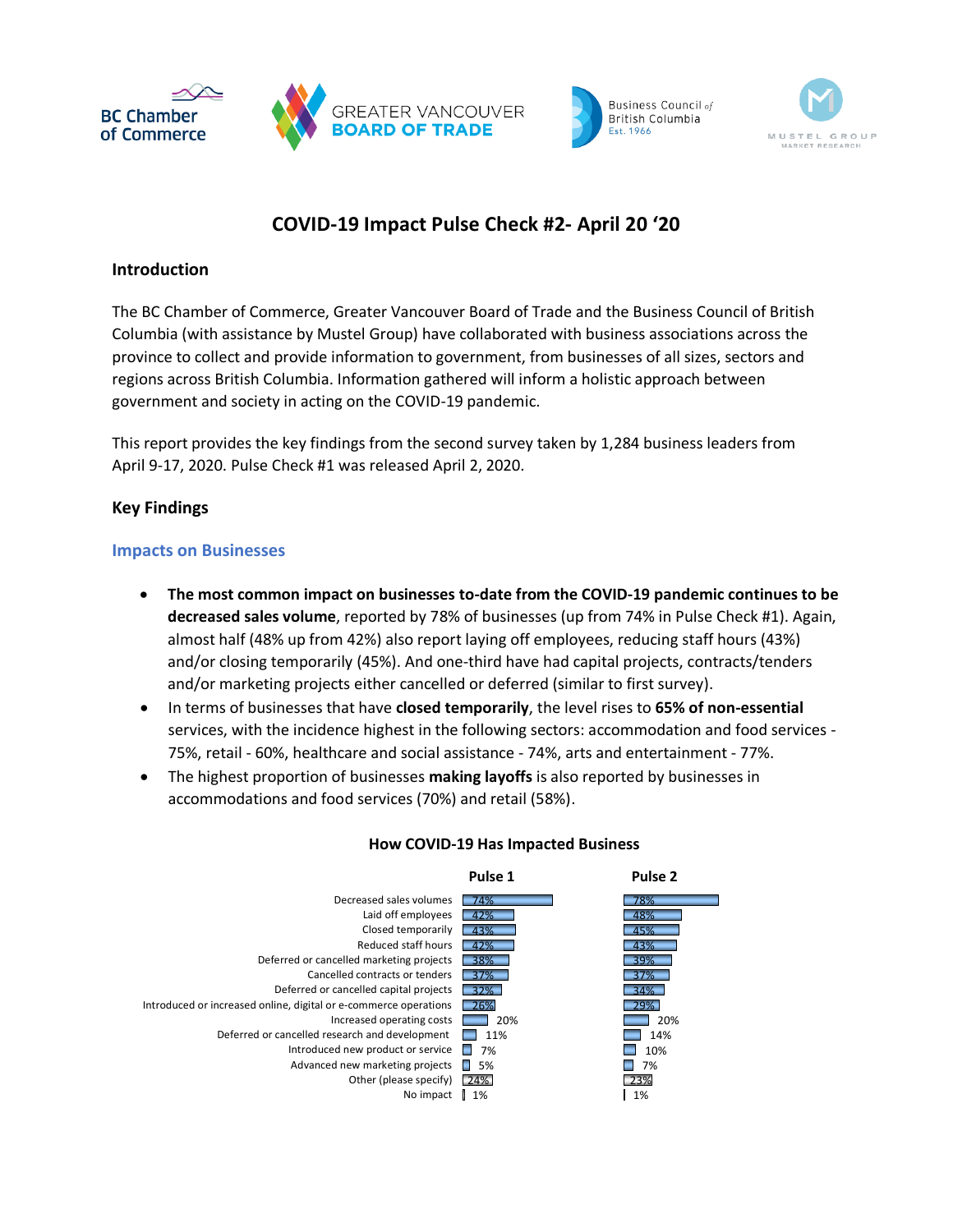- Among those laying off staff**, on average businesses have laid off 25 employees which is less than the 43 employees reported in the first survey.** This likely reflects the introduction of the wage subsidy program, but not an anticipated second wave of layoffs. Among medium sized businesses (50-199 employees) the average loss is 41; among large employers (220+) an average of 245 employees have been laid off.
- In term of revenue, **in the past two weeks approximately half of all business (54% up from 48% in the first survey) have experienced revenue decreases of 75% or more**; two-thirds (66%) have had revenues drop by 50% or more.
- Over the next two weeks, 67% of businesses (down slightly from 75% reported in Pulse Check #1) expect decreased sales volumes **with the 46% (vs 56% in first survey), expecting revenues to fall 'significantly'**.

### **Government Measures**

- Businesses continue to be most positive about how governments are addressing support measures for employees, guidance on workplace practices, and on ensuring supply chains remain open.
- But businesses tend to be **critical about government measures that support cash flow, prevent layoffs**, **and that provide new opportunities** for businesses to assist in responding to COVID-19 (e.g. tools, supplies, equipment).
- With the government measures that have been introduced over the past few weeks**, only half of businesses temporarily closed (53%) currently expect to reopen** once the restrictions are eased on workplace conditions. Of the remainder, **38% are unsure and 8% respond they will not reopen**.
- While just over half of businesses believe the *federal* **government** programs announced to date will be helpful once implemented, **but they are not helpful for 33% of businesses**, primarily because they **do not qualify** for any programs, provide **enough cash flow relief,** and/or **rent relief**.
- Other reasons include: programs confusing/don't understand if qualify, needed program not implemented yet, do not provide adequate tax relief, and do not address deferred or cancelled investments/projects.
- Micro business (under 5 employees) are most inclined to report that federal programs are not helpful (49%) primarily for the reason that they do not qualify.
- Similarly, **one-third of business (35%) do not find the** *provincial* **programs** helpful, for the same reasons as federal programs.



#### **Reasons Federal/ Provincial Programs Not Helpful**